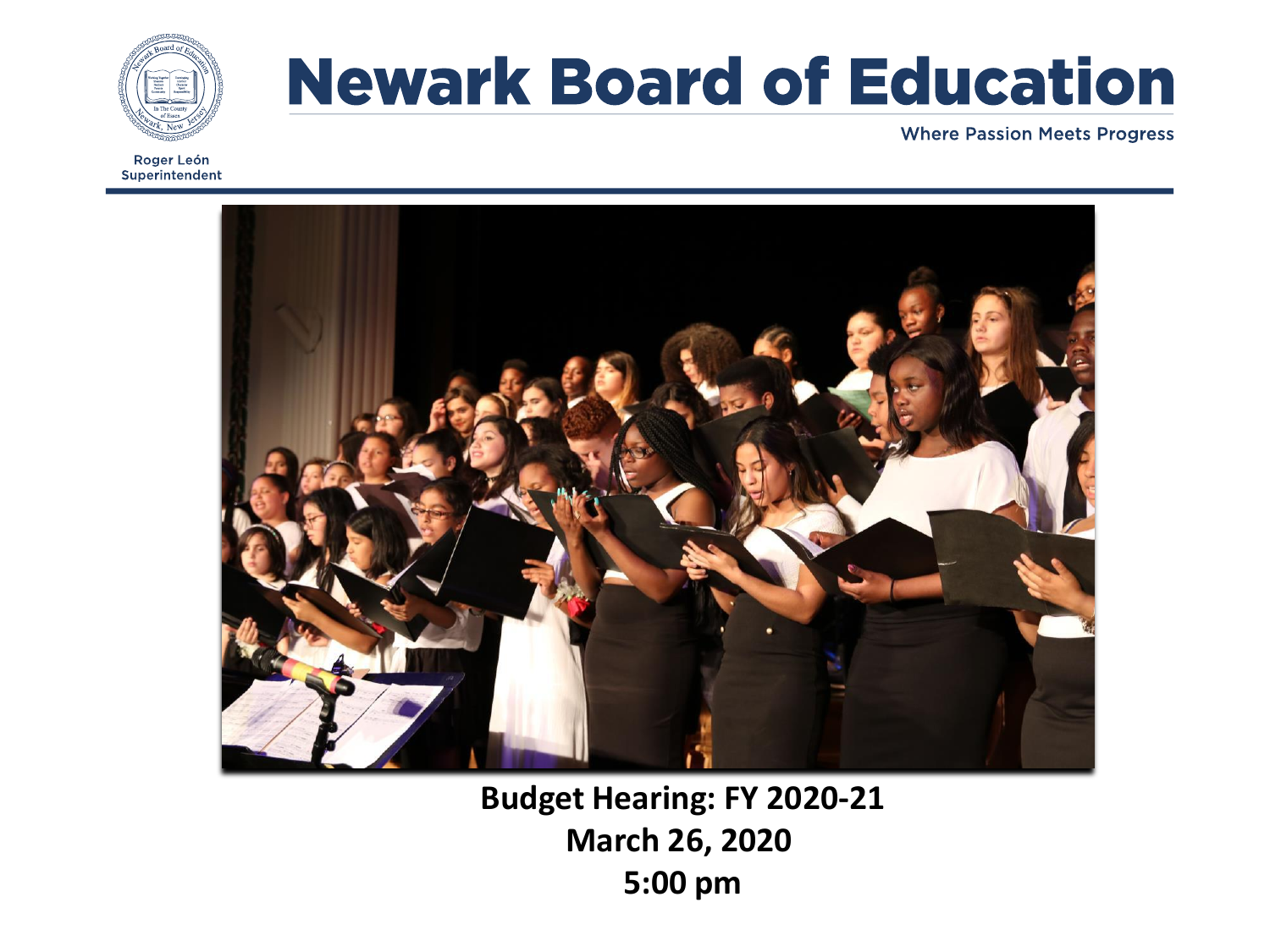# NPS Clarity 2020 & The Next Decade 2020-2030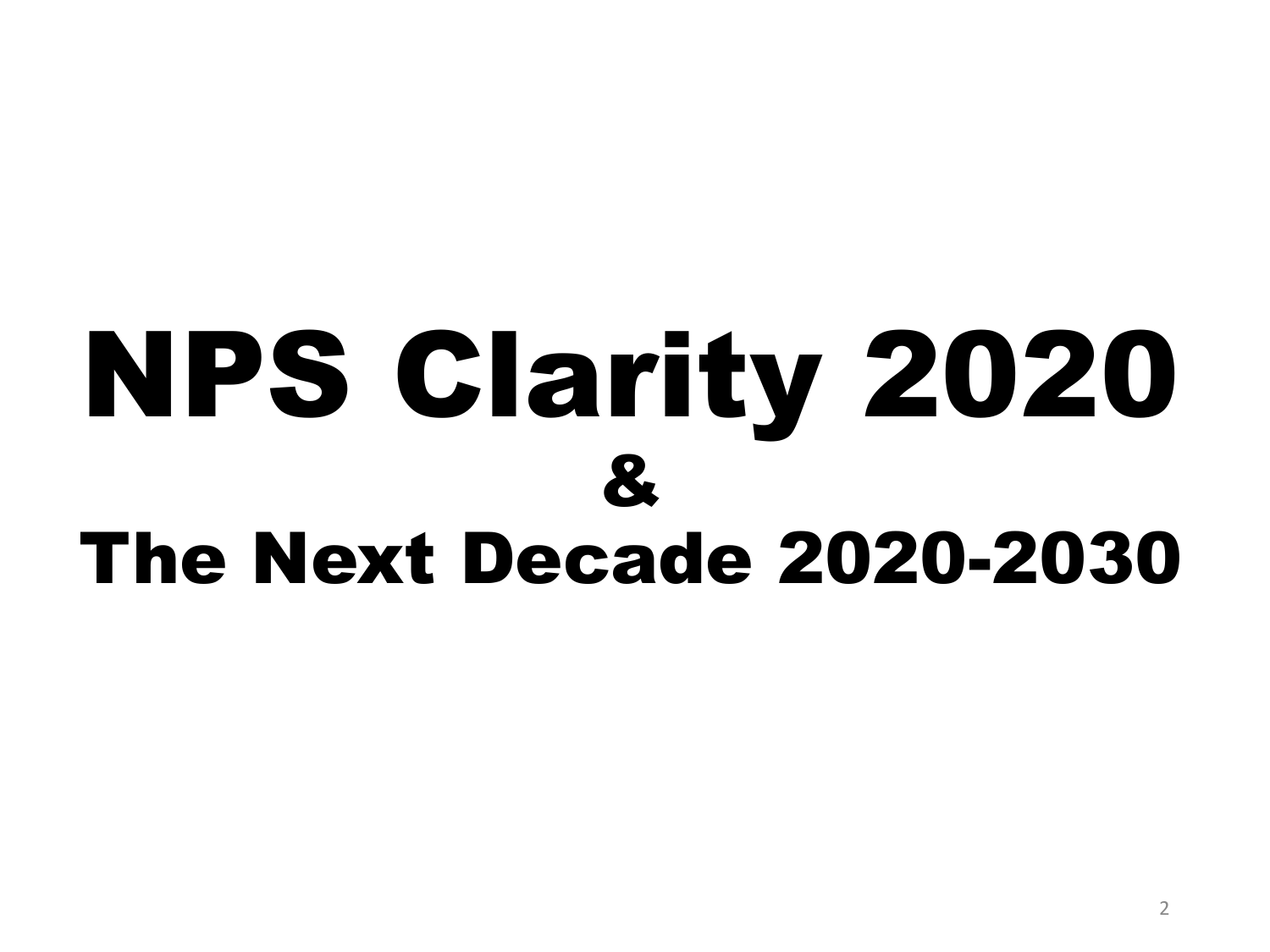## Budget Overview

School budgets have increased as a result of aggressive budget management and additional state aid which directly benefits schools and academic programs.

| <b>Fund Sources (Revenue)</b>                        |                                          |                                   |           |
|------------------------------------------------------|------------------------------------------|-----------------------------------|-----------|
| <b>Dollars in Millions</b>                           | <b>FY19-20</b><br><b>Original Budget</b> | FY20-21<br><b>Original Budget</b> | Variance  |
| <b>State Aids</b>                                    | \$812.4                                  | \$865.7                           | \$53.3    |
| Local tax levy                                       | \$135.6                                  | \$138.3                           | \$2.7     |
| Other Local/Federal                                  | \$10.2                                   | \$10.6                            | \$0.4     |
| <b>Budgeted Fund Balance</b>                         | \$57.3                                   | \$21.0                            | ( \$36.3) |
| <b>Total General Fund Revenue</b>                    | \$1,015.5                                | \$1,035.6                         | \$20.1    |
| <b>Fund Uses (Expenses)</b>                          |                                          |                                   |           |
| Charter payment                                      | \$264.8                                  | \$285.3                           | \$20.5    |
| <b>NPS total</b>                                     |                                          |                                   |           |
| NPS: Central Office                                  | \$36.7                                   | \$43.2                            | \$6.5     |
| School Supports (Centrally budgeted)                 | \$362.0                                  | \$345.9                           | ( \$16.1) |
| <b>NPS Contribution to Schools (General</b><br>Fund) | \$352.0                                  | \$361.2                           | \$9.2     |
| <b>Total General Fund Expenses</b>                   | \$1,015.5                                | \$1,035.6                         | \$20.1    |
| Title I (Blended funds)                              | \$14.9                                   | \$14.9                            | \$0.0\$   |
| <b>Total Original Budget</b>                         | \$1,030.4                                | \$1,050.5                         | \$20.1    |

*Note: The table above includes the General Fund and a portion of Special Revenue Fund budgets. The Special Revenue Fund also includes additional funding for student programs. In FY20-21, NPS Federal Funding is \$136.5M and includes funding for Pre-K programs (State and federal \$102.4M), IDEA (\$10.0M) and other Title and School Improvement funds (\$24.1M).*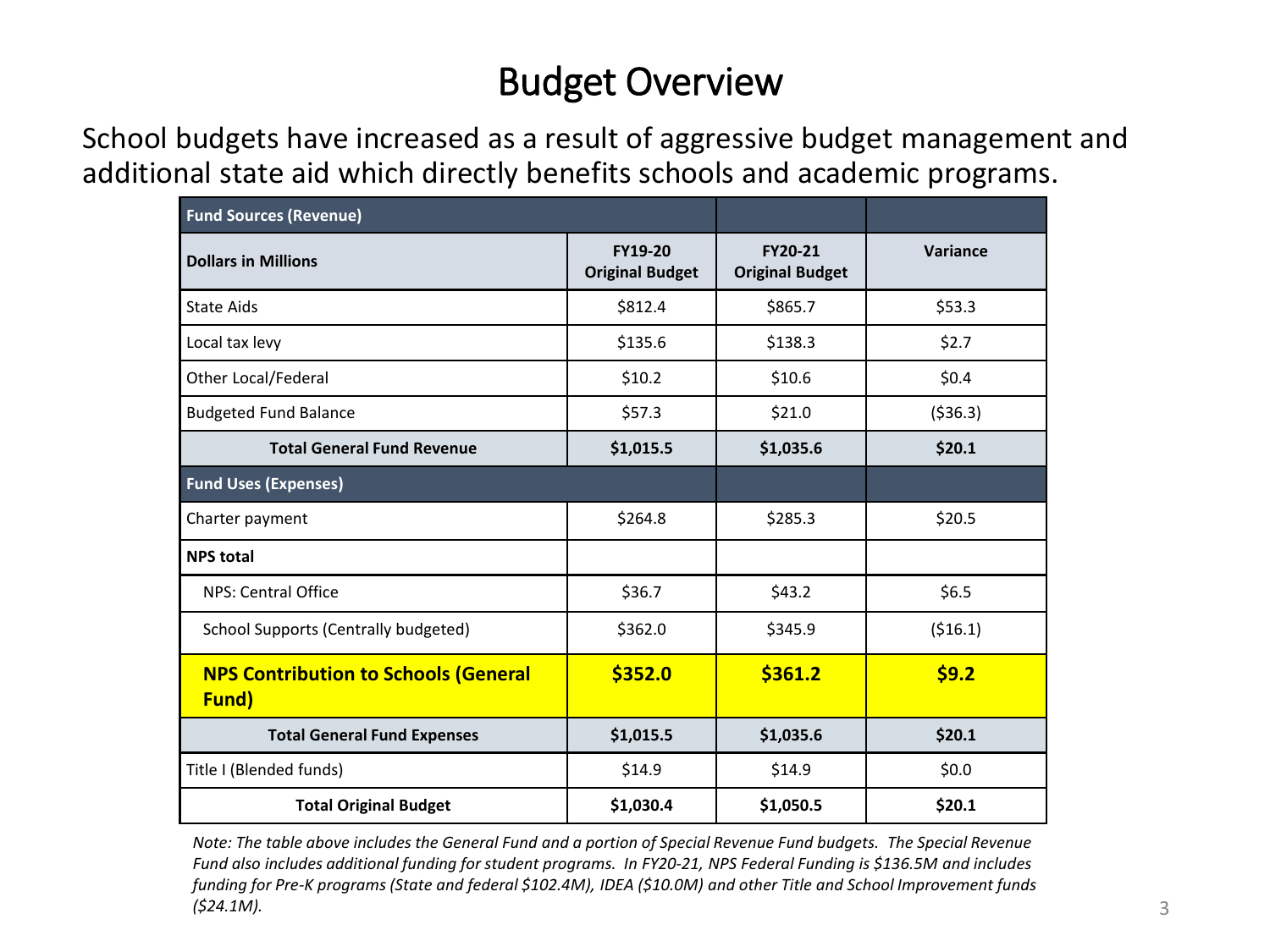#### Where does the revenue come from & where does it go?

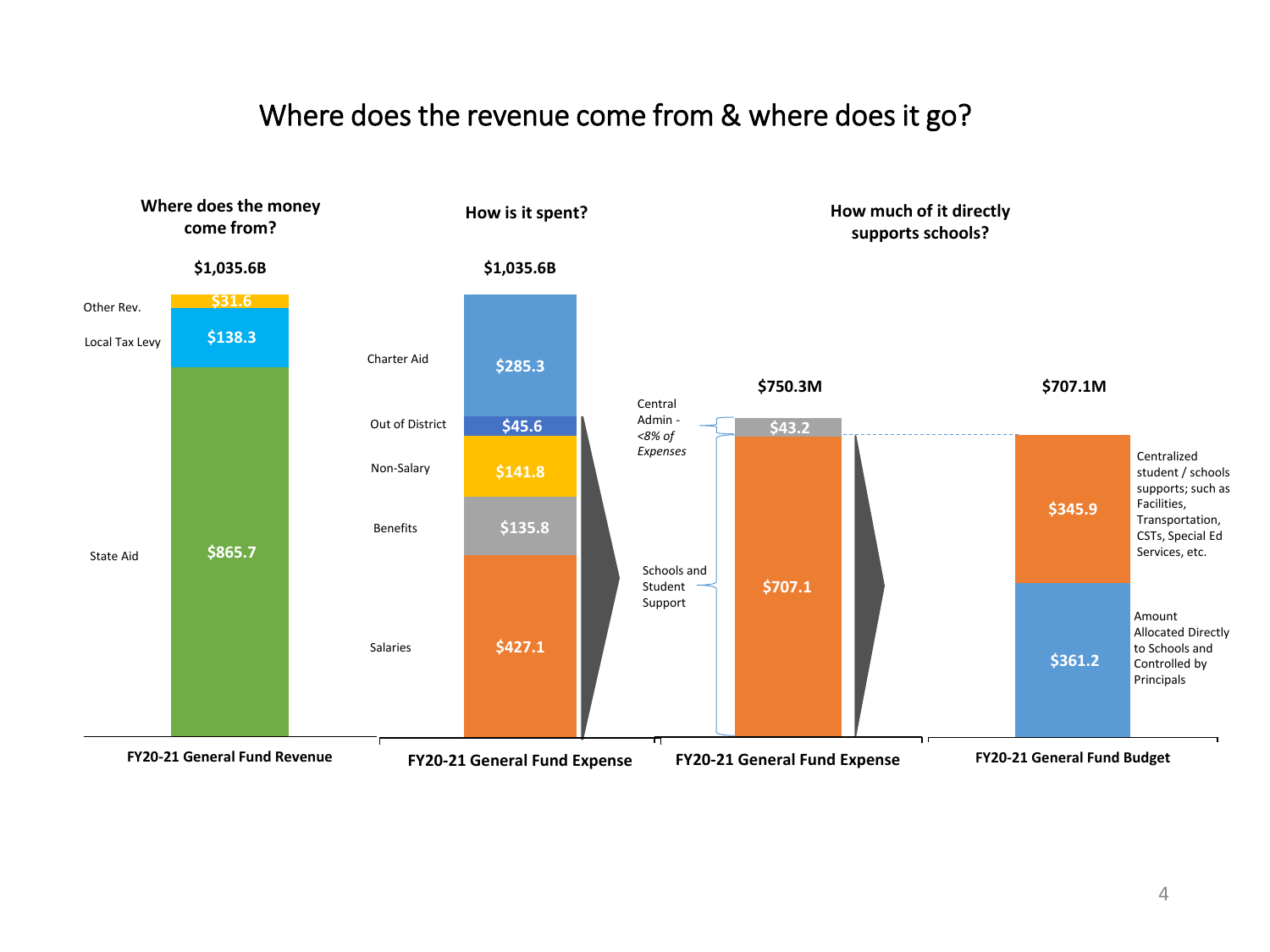#### General Fund Revenue for FY 20-21



- The State provides 83.6% of NPS general funds.
	- ‒ General State Aid consists primarily of Equalization Aid, Categorical Special Ed Aid, Categorical Security Aid
- Local Tax Levy funds contribute an additional 13.4%
- Excess fund balance accounts for 2.0% of the Budget that is available to cover FY20-21 expenses.
- Local/Federal includes Extraordinary Aid, Medicaid Reimbursement and Other Local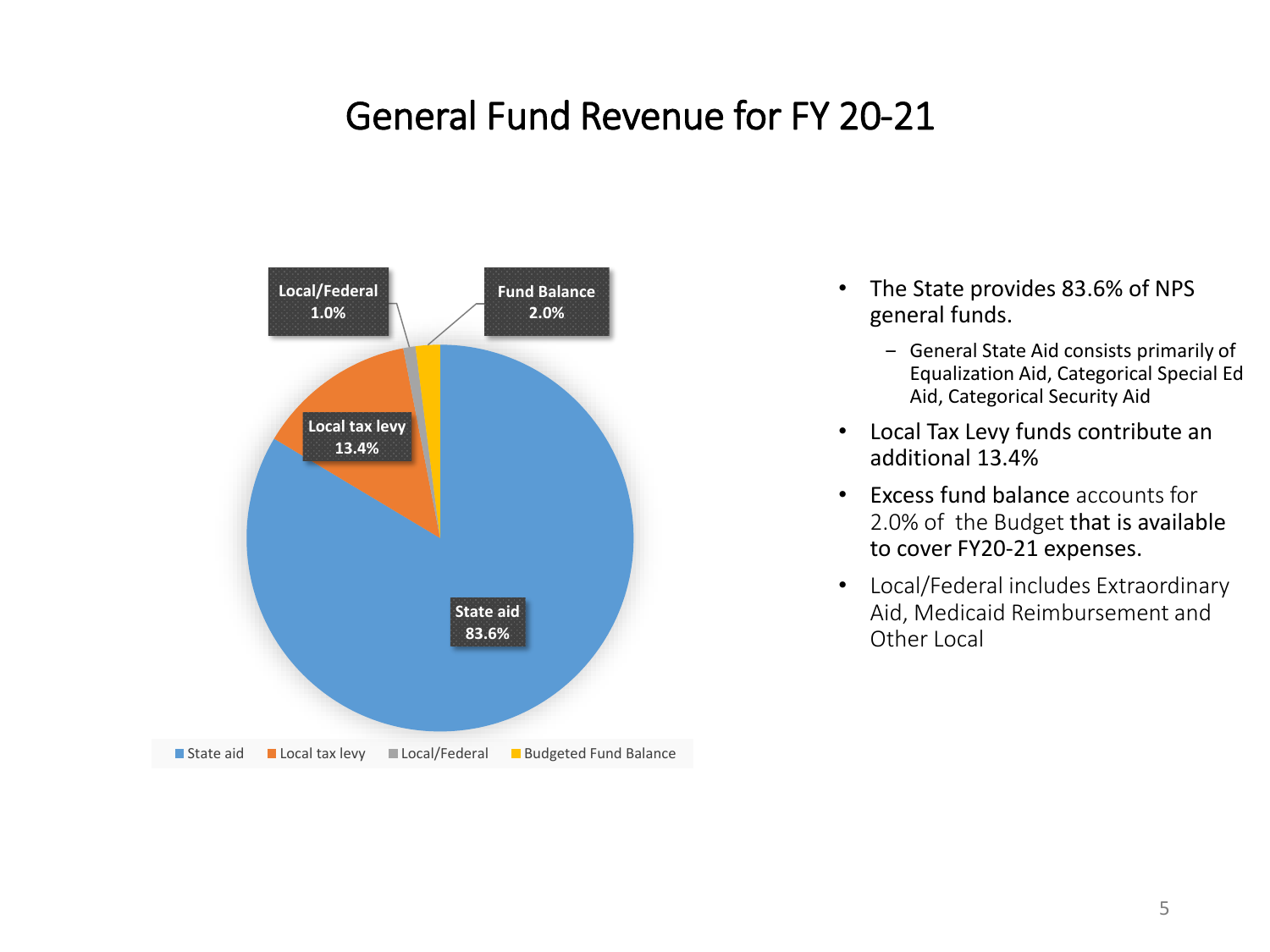#### **Changes in State Revenue**

#### **Year-Over-Year Comparison of State Aid**

| (\$ in millions)                      | <b>State Revenue</b> |                                 |      | Yo Y Change                     |    |                              |
|---------------------------------------|----------------------|---------------------------------|------|---------------------------------|----|------------------------------|
|                                       |                      | <b>FY19-20</b><br><b>Budget</b> |      | <b>FY20-21</b><br><b>Budget</b> |    | FY20-21 v.<br><b>FY19-20</b> |
| <b>General State Aid</b>              |                      |                                 |      |                                 |    |                              |
| <b>Equalization Aid</b>               | \$                   | 720.6                           | - \$ | 773.9                           | \$ | 53.3                         |
| Categorical Special Ed Aid            |                      | 45.8                            |      | 45.8                            |    |                              |
| <b>Categorical Security Aid</b>       |                      | 24.6                            |      | 24.6                            |    |                              |
| Adjustment Aid                        |                      | 12.8                            |      | 12.8                            |    |                              |
| <b>Categorical Transportation Aid</b> |                      | 8.5                             |      | 8.5                             |    |                              |
| <b>Total State Aid</b>                | \$                   | 812.4                           | \$   | 865.7                           | \$ | 53.3                         |
|                                       |                      |                                 |      |                                 |    |                              |

**Funding from the State increased \$53.3M in FY20-21**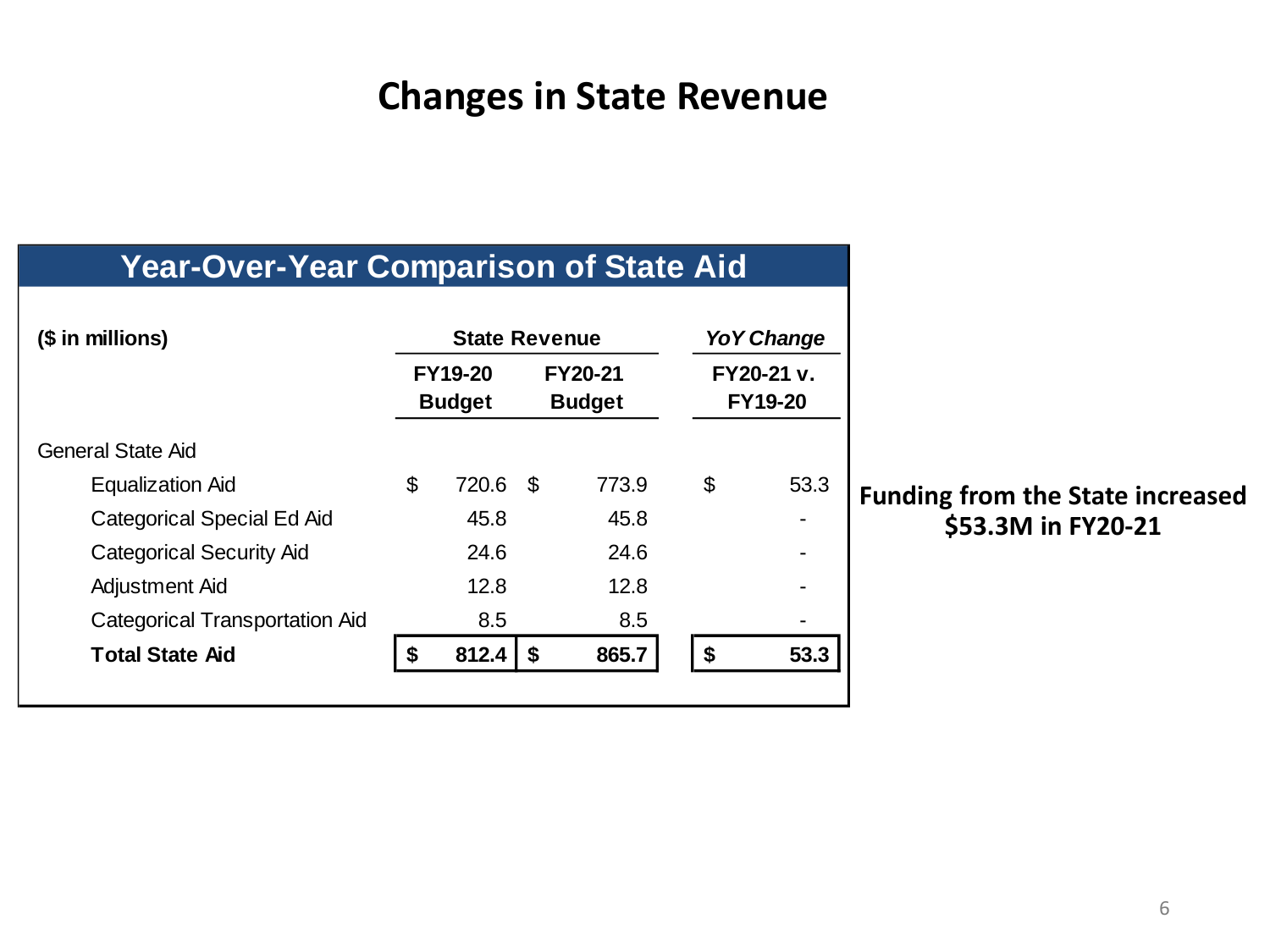## **Newark's Adequacy Status**

#### *Newark FY20-21 Adequacy Calculation*



Newark is by far the most underfunded of any of the school districts according to the School Funding Reform Act (SFRA).

#### **State Adequacy**

- For FY 20-21, the State has increased funding by 6.6%, and over the next three years, the Governor has committed to move New Jersey districts toward their SFRA adequacy calculations.
- Despite this effort for FY 20-21, Newark remains \$89M below adequacy according to SFRA.

#### **Local Adequacy**

- Prior to 2007, Newark did not increase its local tax levy for 20 years.
- In the last 10 years, the district has on average raised its local taxes by approximately 2.9%.
- Newark remains \$62M below the local fair share adequacy calculation according to SFRA.

*Note: Adequacy figures here are according to the State of New Jersey School Funding Reform Act. The 'actual' numbers used above have been adjusted to reflect most recent budget and tax levy.*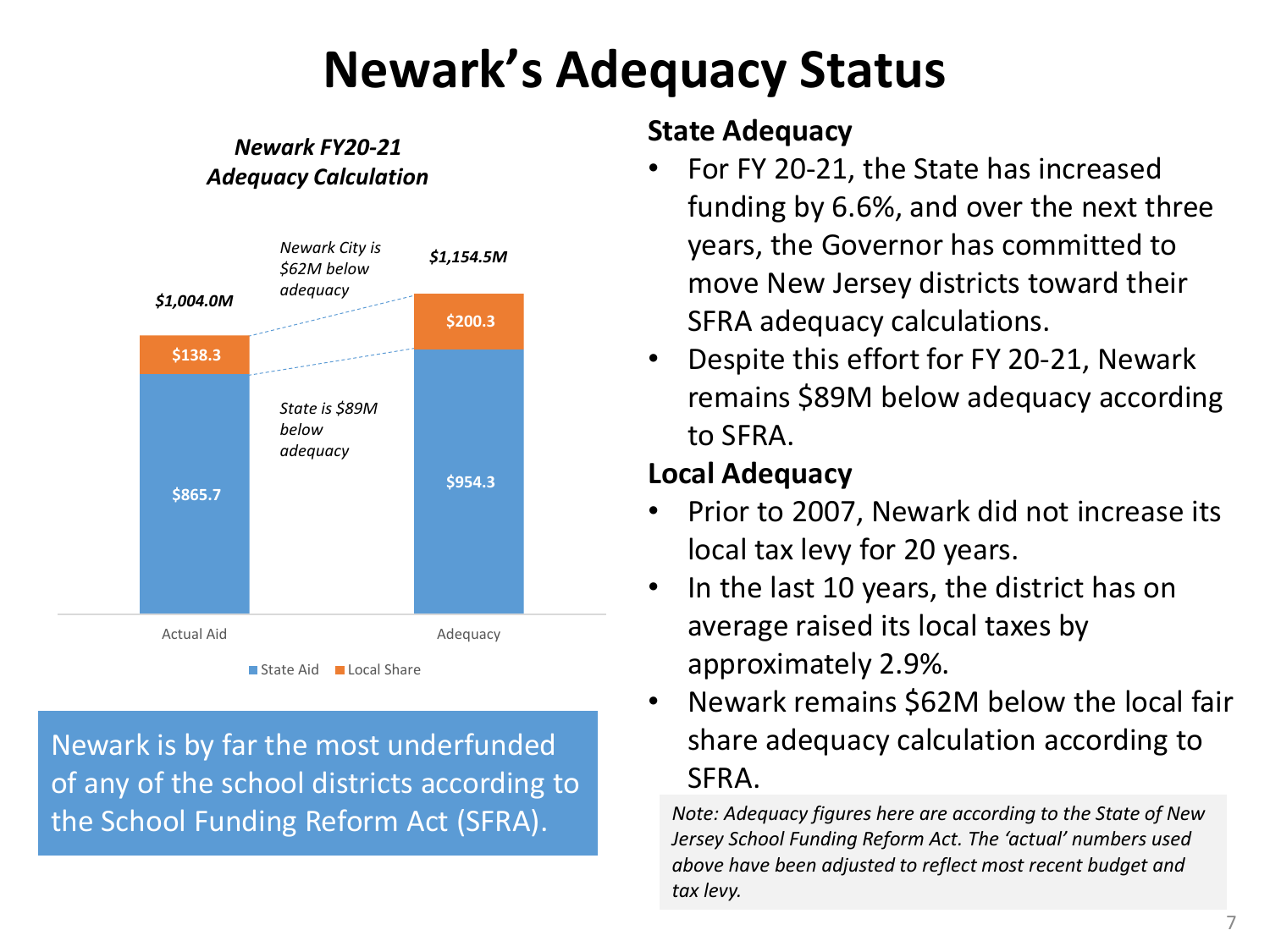#### Tax Levy Analysis

- **Property taxes (school portion) were not raised for 20 years (1987-2006).**
- Since 2009 Newark Public Schools has increased taxes by \$39.2M

| <b>YEAR</b> |                       | <b>PROPERTY TAXES</b> |                            | Increase year over year | % Increase |
|-------------|-----------------------|-----------------------|----------------------------|-------------------------|------------|
| 2009        | $\boldsymbol{\theta}$ | 100,213,266           | \$                         | 3,854,356               | 4.0%       |
| 2010        | \$                    | 100,213,266           | \$                         |                         | 0.0%       |
| 2011        | \$                    | 104,221,797           | \$                         | 4,008,531               | 4.0%       |
| 2012        | \$                    | 106,842,876           | \$                         | 2,621,079               | 2.5%       |
| 2013        | \$                    | 108,979,733           | \$                         | 2,136,857               | 2.0%       |
| 2014        | $\boldsymbol{\theta}$ | 111, 159, 328         | \$                         | 2,179,595               | 2.0%       |
| 2015        | $\boldsymbol{\theta}$ | 113,382,515           | \$                         | 2,223,187               | 2.0%       |
| 2016        | \$                    | 115,650,165           | \$                         | 2,267,650               | 2.0%       |
| 2017        | $\boldsymbol{\theta}$ | 123,185,636           | \$                         | 7,535,471               | 6.5%       |
| 2018        | $\boldsymbol{\theta}$ | 130,337,259           | $\boldsymbol{\mathcal{S}}$ | 7,151,623               | 5.8%       |
| 2019        | \$                    | 132,944,004           | \$                         | 2,606,745               | 2.0%       |
| 2020        | \$                    | 135,602,884           | \$                         | 2,658,880               | 2.0%       |
| 2021        | \$                    | 138,314,942           | \$                         | 2,712,058               | 2.0%       |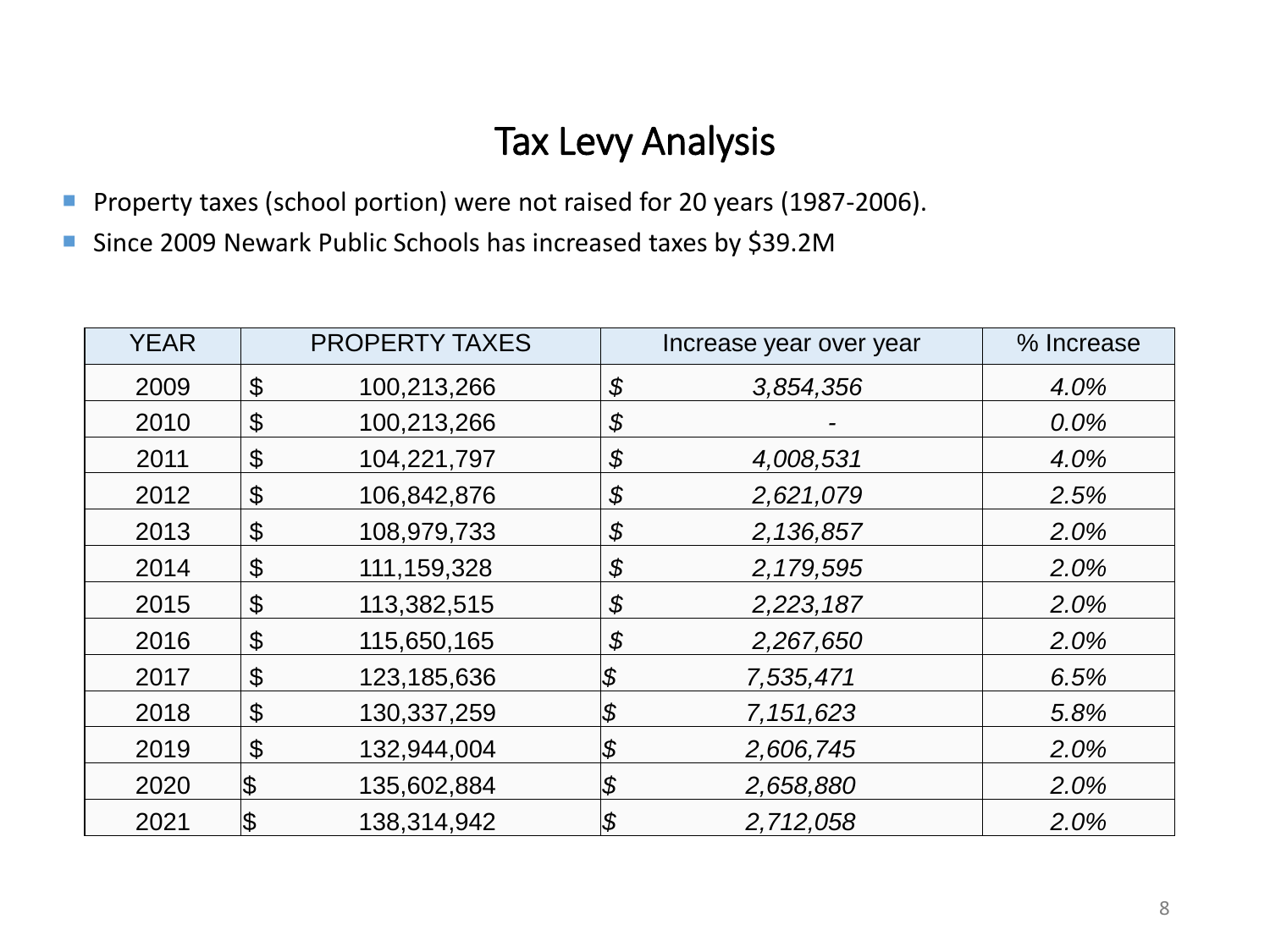#### **Change in Local Tax Levy**

- The Local Tax Levy contributes only 13.4% of revenues for NPS.
- Newark has historically undertaxed residents when compared to State allowed increases.
- Newark has increased the Local Tax Levy by the 2.0% minimum required by the state.
- Local Tax Levy revenue will increase by \$2.7M in FY20-21.

| <b>Comparison of Local Tax Levy</b>                                       |  |                                 |  |                                 |  |                                     |
|---------------------------------------------------------------------------|--|---------------------------------|--|---------------------------------|--|-------------------------------------|
| $(S \in \mathbb{N})$ in millions)                                         |  | <b>FY19-20</b><br><b>Budget</b> |  | <b>FY20-21</b><br><b>Budget</b> |  | <b>FY20-21 v.</b><br><b>FY19-20</b> |
| Local Tax Levy                                                            |  | $$135.6 \t$138.3$               |  |                                 |  | 2.7                                 |
| $135.6$   \$ $138.3$  <br><b>Total Local Tax Levy</b><br>2.7 <sub>1</sub> |  |                                 |  |                                 |  |                                     |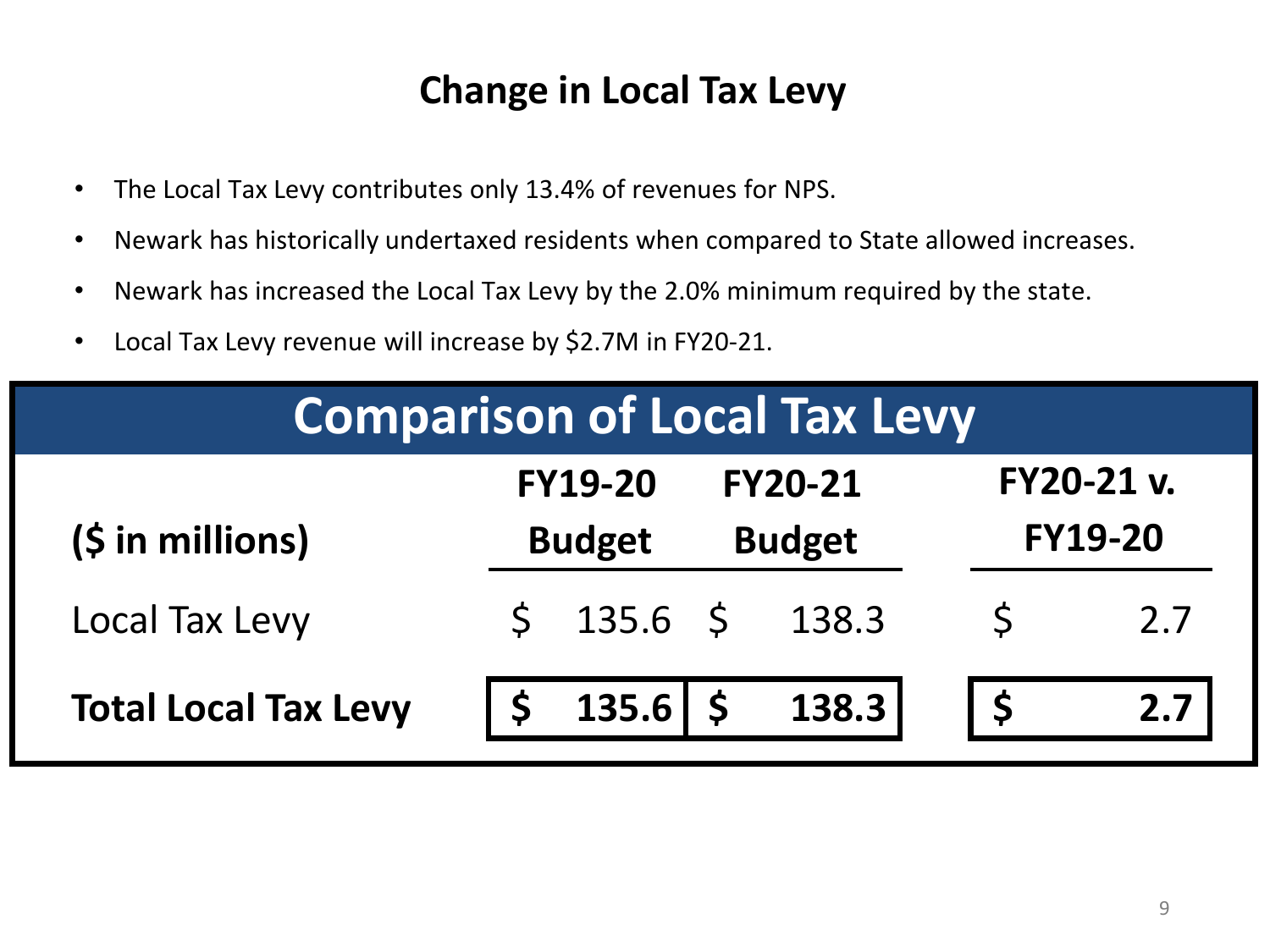## Portion of Property Tax Levy for NEWARK Schools

Property taxes (attributable to Newark schools) will increase \$28.53 annually for the average homeowner.

| <b>Average Newark Homeowner</b>        |            |  |  |
|----------------------------------------|------------|--|--|
| <b>Average Property Assessed Value</b> | \$175,000  |  |  |
| Tax Levy: 2019-20                      | \$1,952.83 |  |  |
| Tax Levy: 2020-21                      | \$1,981.35 |  |  |
| <b>Average Annual Increase</b>         | \$28.53    |  |  |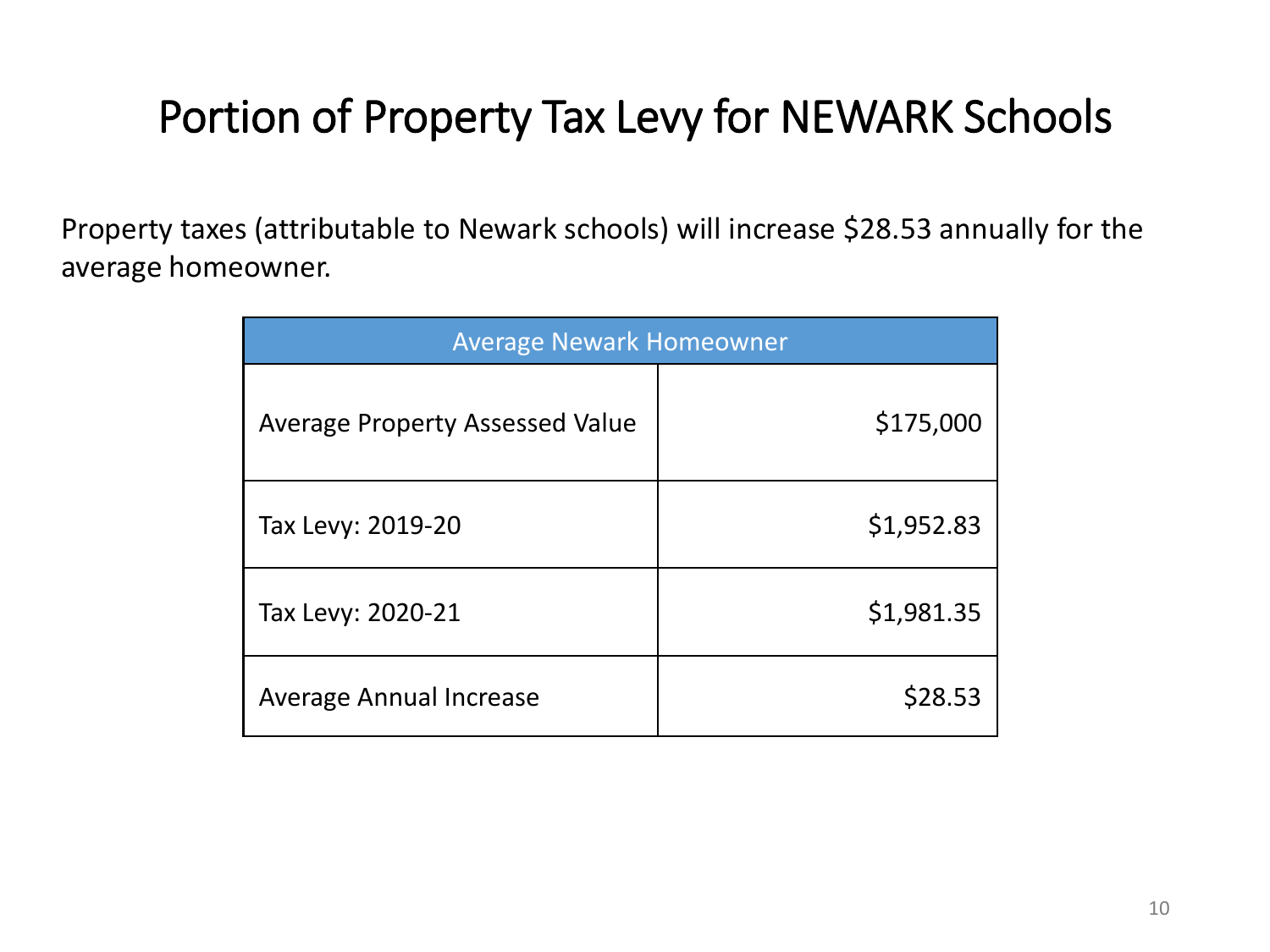### Guiding Principles

- **Stability:** Keep schools stable while adjusting for programmatic changes.
- **Equity**: Increase equity across schools by ensuring dollars follow the student.
	- o Allocate resources to students based on need as defined by grade level and unique programs at the schools.
	- $\circ$  Allocate funding to schools based on a per pupil formula that allows equity across the district in school budgets
	- o Bilingual Programs: Staffing and Curriculum
	- o Special Education Programs: IEP requirements and unique programs at a school.
- **Transparency**: Provide transparency in school allocations; methodology used to calculate per pupil is clear and based on the cost to educate a student in Newark Public Schools.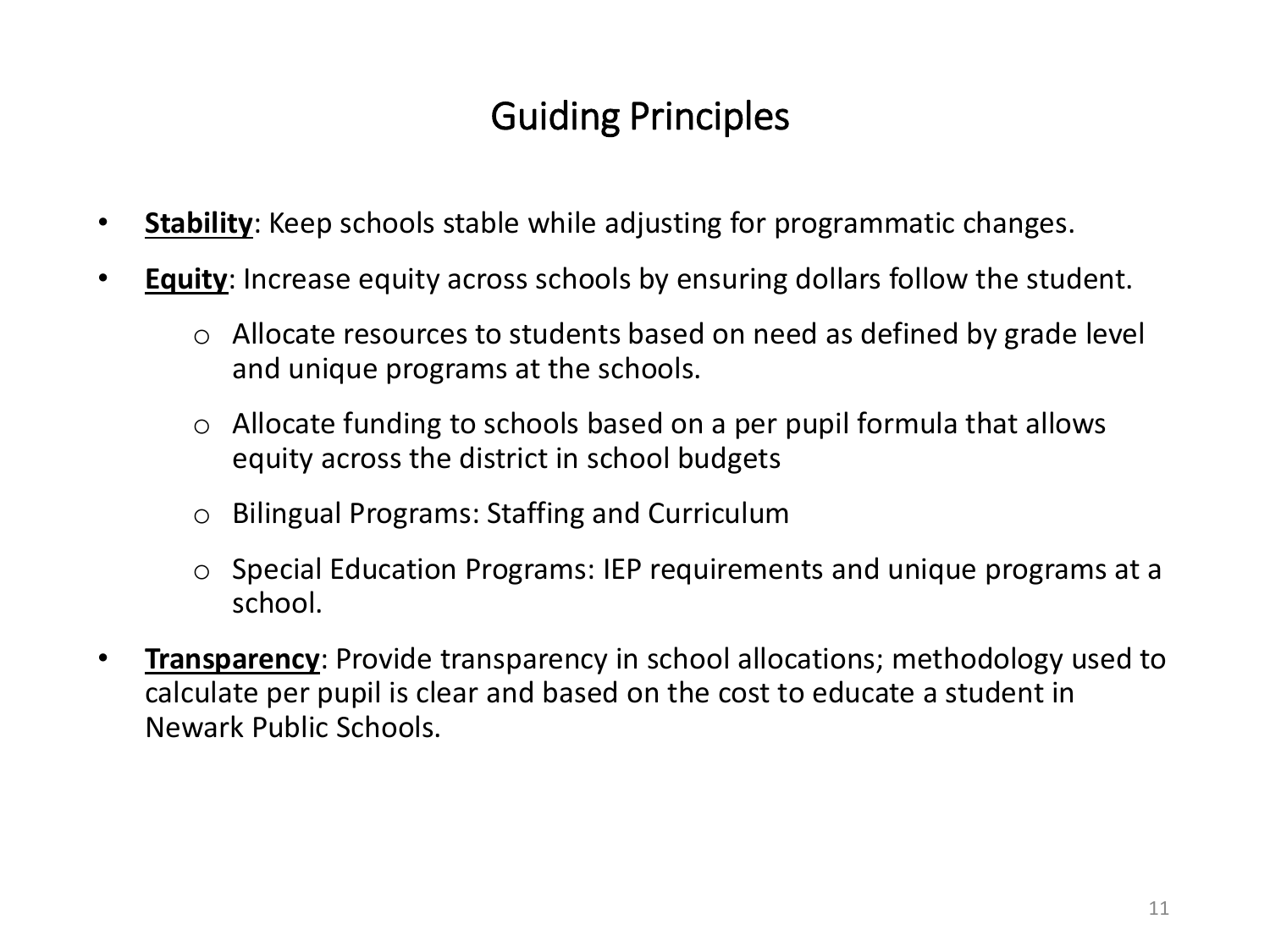## School Allocations

- **Enrollment Projections –** Projections were modeled using actual enrollment adjusted for programmatic changes in schools across the district.
- **Weighted Student Formula –** The funding model was re-built to determine per pupil amounts based on: (1) current/historical school spending levels and (2) the actual cost to educate an NPS student based on appropriate section sizes and staffing ratios.
- **Floor Plan**  Designed a floor plan that ensured each school had district-mandated positions for consistency in academic and supportive services.
- **Smaller Schools –** Small schools with lower enrollment numbers that do not generate sufficient funding that allows equity in program offerings, as compared to larger schools, will receive an additional allotment from District funds.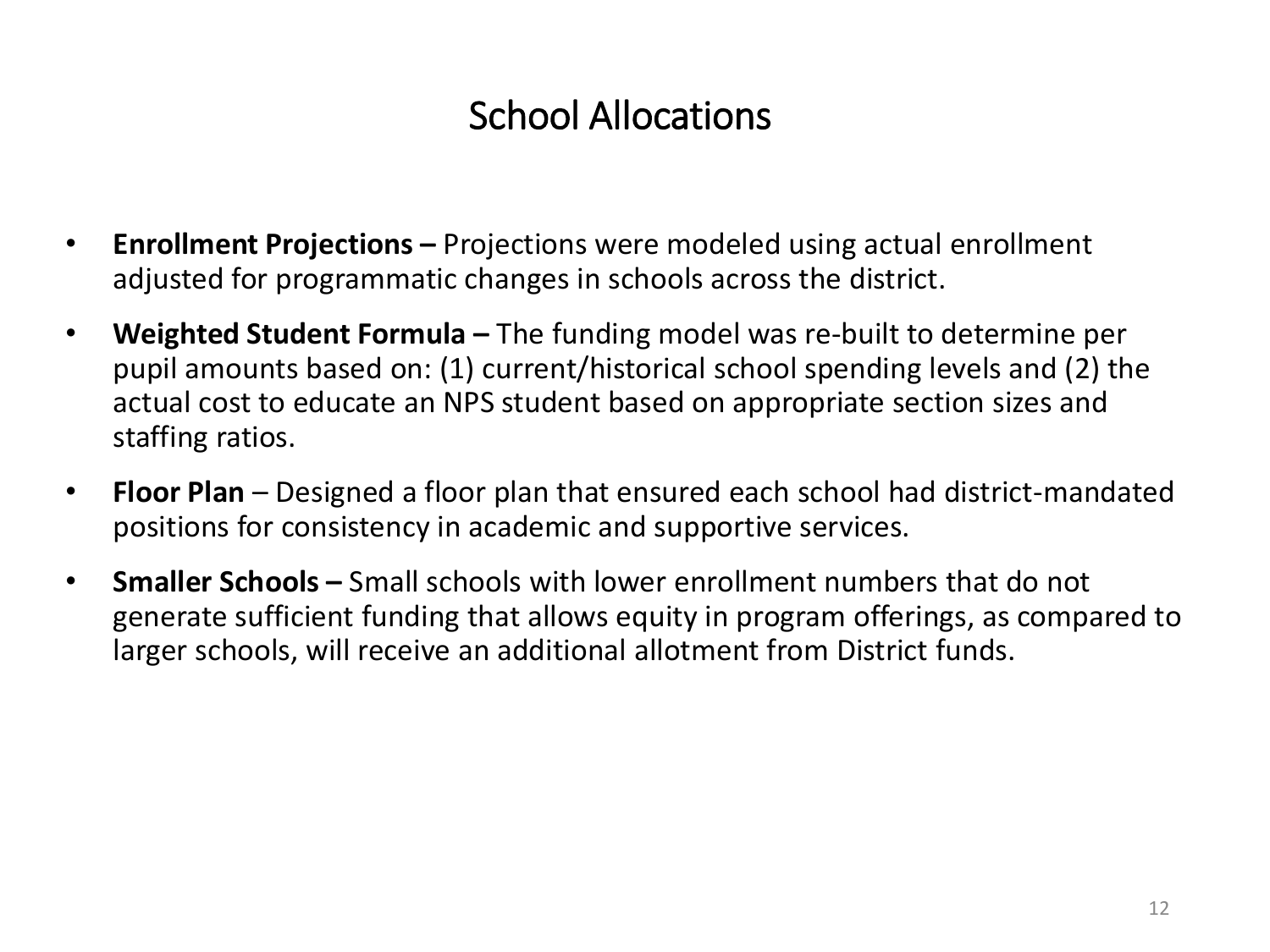#### **Weighted Student Funding for School Budgets**

- A school budget is comprised of five key components.
- The five components are based on school need and other policy considerations
- Weighted Student Funding is the largest source of funding, contributing 71% of a school's total allocation.

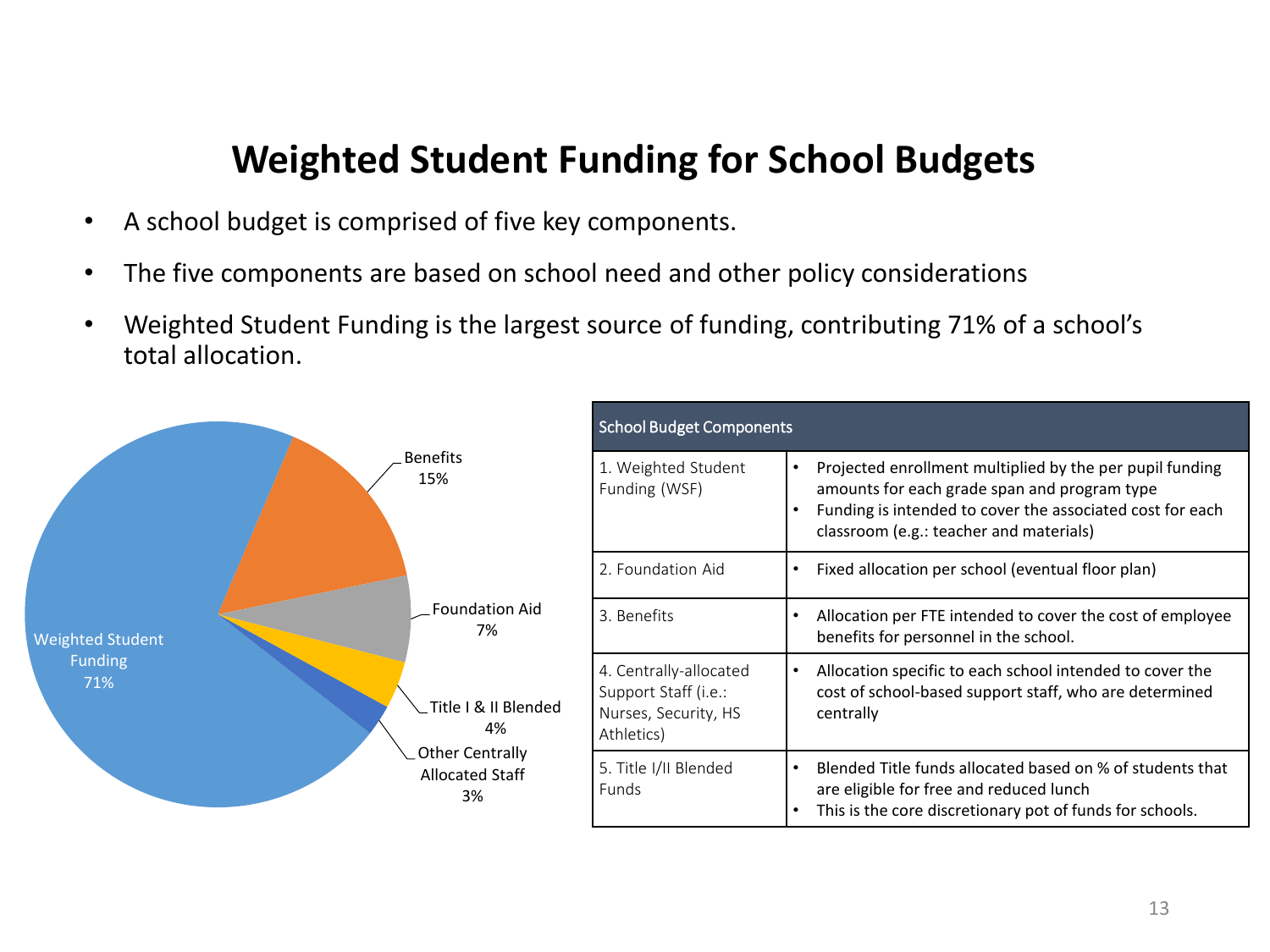#### How schools spend their FY20-21 Budget?



**FY20-21 Budget**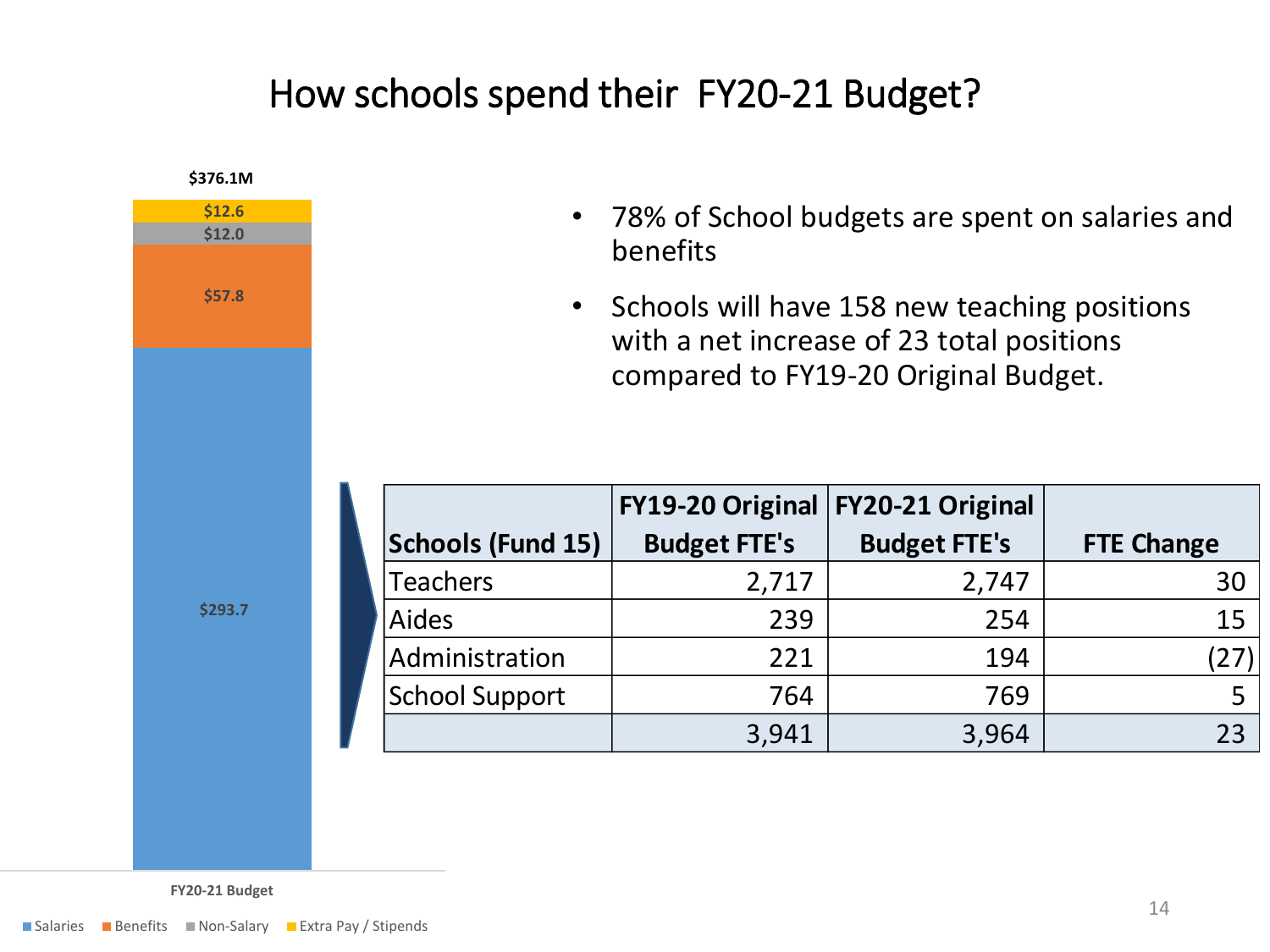#### \$39.8M Bridge to a Balanced Budget



**Investments & Anticipated Cost Increases**

#### **Actions to Balance the Budget**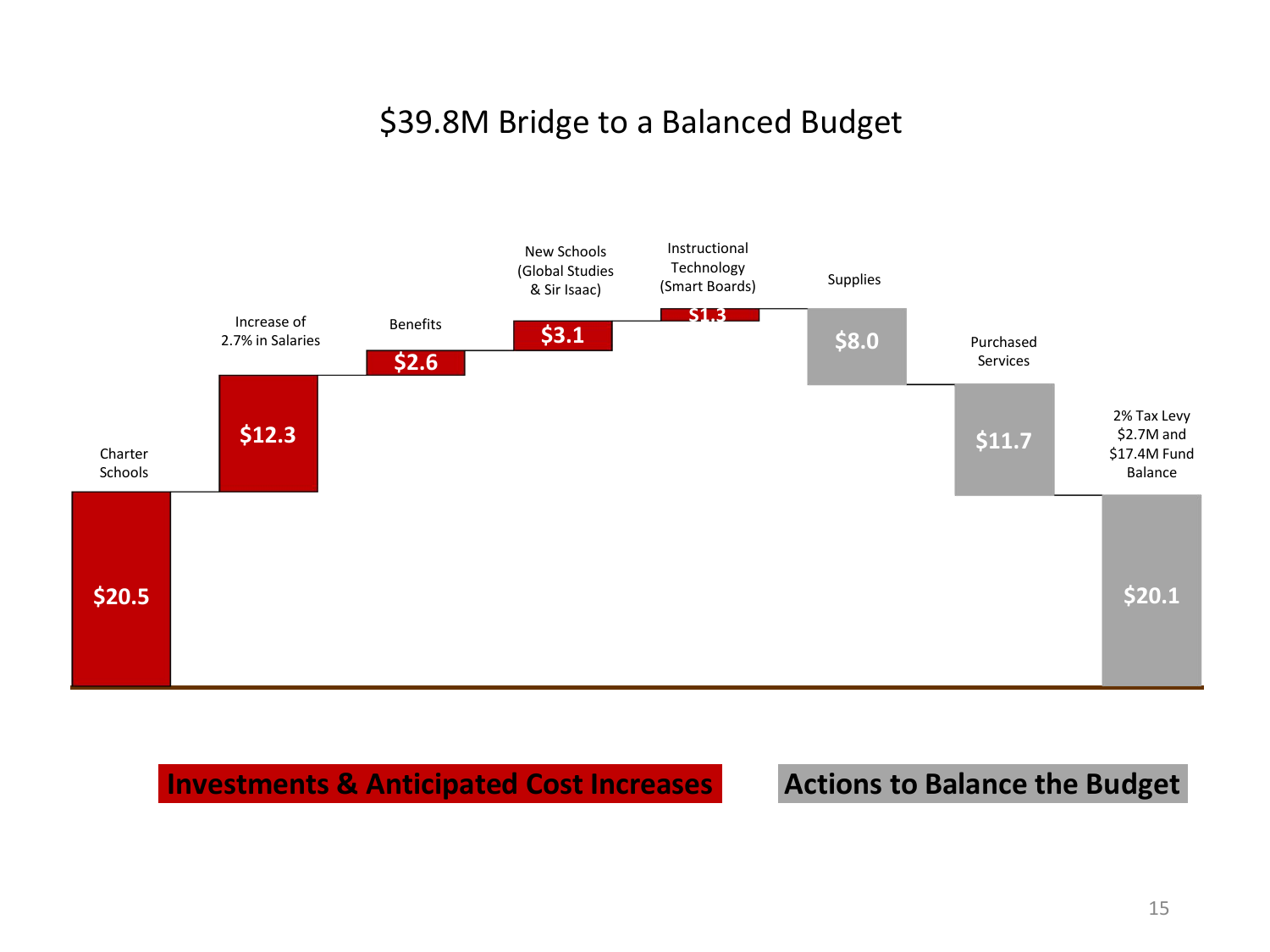## Investments & Anticipated Cost Increases

| <b>Description</b>     | <b>Cost</b> | <b>Comments</b>                                                        |
|------------------------|-------------|------------------------------------------------------------------------|
| <b>Salaries</b>        | \$12.3M     | Salaries and contractual increases                                     |
| <b>Benefits</b>        | \$2.6M      | Increase in premiums                                                   |
| Equipment              | \$1.3M      | Increase in Smartboards                                                |
| New Schools            | \$3.1M      | Newark School of Global Studies;<br>Sir Isaac Newton Elementary School |
| <b>Charter Schools</b> | \$20.5M     | Charter expansion and increase in per<br>pupil cost                    |
| <b>Total</b>           | \$39.8M     |                                                                        |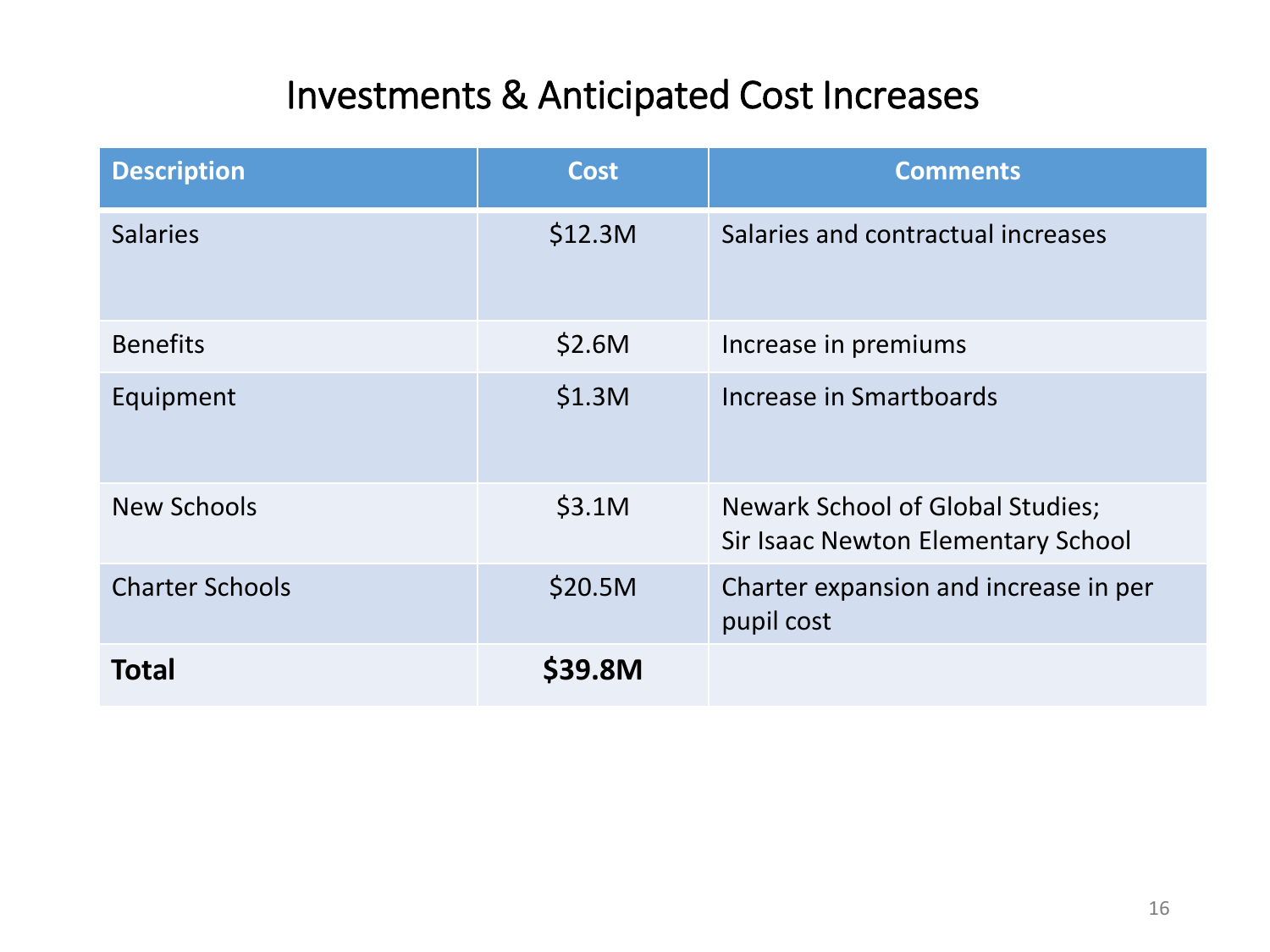#### How We Balanced

| <b>Description</b>                                | <b>Cost</b> | <b>Comments</b>                         |
|---------------------------------------------------|-------------|-----------------------------------------|
| <b>Fund Balance Budgeted</b>                      | (557.3M)    | Budgeted in FY 19-20                    |
| <b>Additional Fund Balance</b><br><b>Budgeted</b> | \$21.1M     | Used to balance FY 20-21                |
| <b>State Aid</b>                                  | \$53.3M     | 6.6% increase in Equalization Aid       |
| Local Tax Levy                                    | \$2.7M      | 2.0% increase in property tax           |
| <b>SEMI</b>                                       | \$0.3M      | Increase SEMI Medicaid<br>Reimbursement |
| <b>Supplies</b>                                   | \$11.7M     | <b>Reduction in Supplies</b>            |
| <b>Purchased Services</b>                         | \$8.0M      | <b>Reduction in Purch Sycs</b>          |
| <b>Grand Total</b>                                | \$39.8M     | <b>Schools &amp; Central Office</b>     |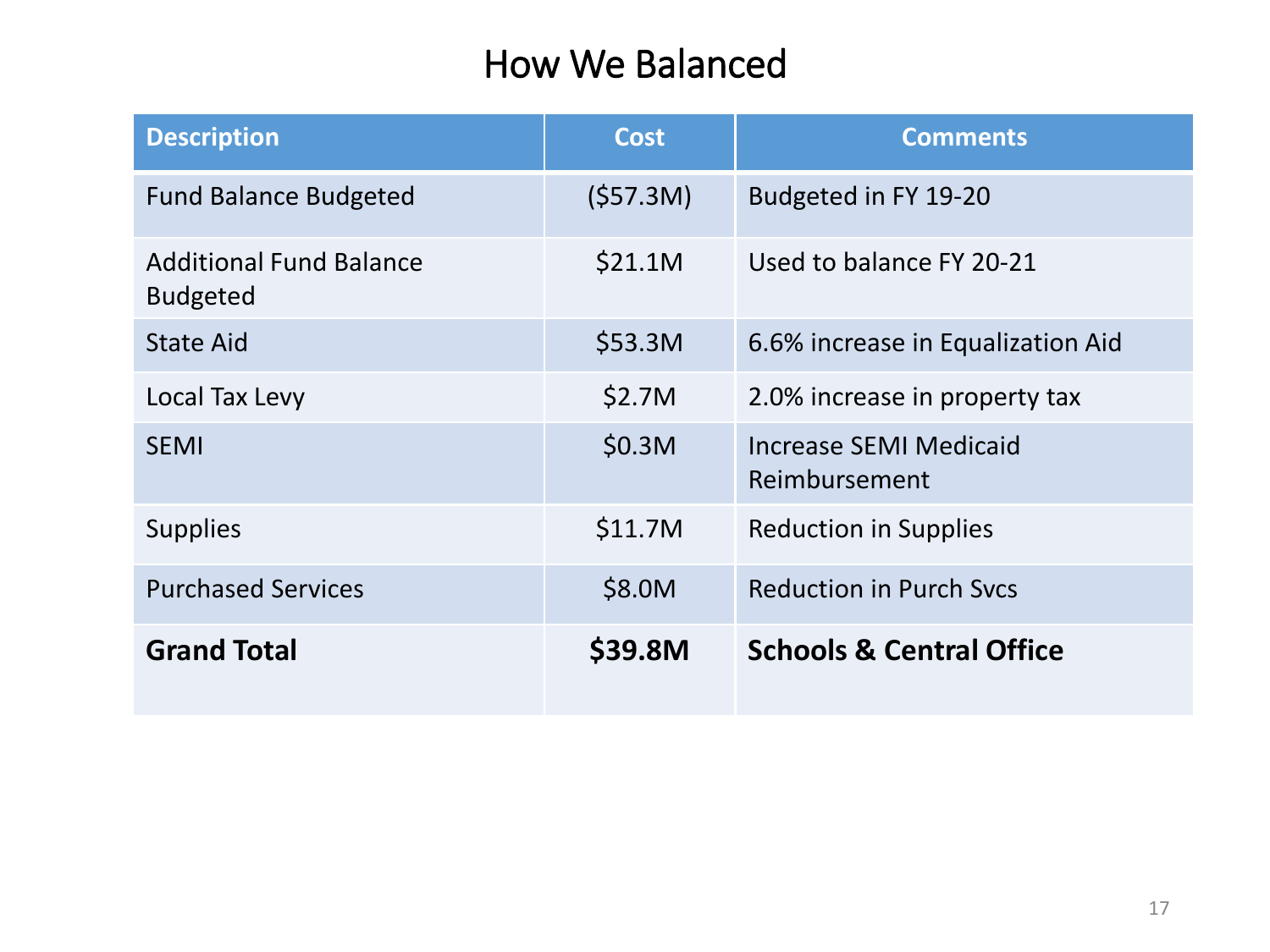# Charter Schools

|                                  | FY 20-21 Projected         | FY 19-20 Anticipated       | FY 20-21 Projected            |
|----------------------------------|----------------------------|----------------------------|-------------------------------|
|                                  | <b>Charter Costs as of</b> | <b>Charter Costs as of</b> | <b>Charter Variance as of</b> |
| <b>Charter Schools</b>           | 2/27/20                    | 10/15/19                   | 2/27/20                       |
| <b>Achieve Community Charter</b> | 6,242,544                  | 3,260,291                  | 2,982,253                     |
| Barack Obama Green Charter       | 17,156                     | 16,702                     | 454                           |
| <b>Beloved</b>                   | 61,652                     | 57,481                     | 4,171                         |
| Discovery Charter                | 1,603,759                  | 1,576,879                  | 26,880                        |
| <b>East Orange Community</b>     | 216,576                    | 225,902                    | (9, 326)                      |
| <b>Empowerment Academy</b>       | 22,552                     | 23,796                     | (1, 244)                      |
| <b>Gray Charter</b>              | 4,842,573                  | 4,277,330                  | 565,243                       |
| <b>Great Oaks Legacy Charter</b> | 32,824,893                 | 22,076,664                 | 10,748,229                    |
| Hatikvah International CS        | 17,598                     | 17,128                     | 470                           |
| Hoboken CS                       | 17,156                     | 16,702                     | 454                           |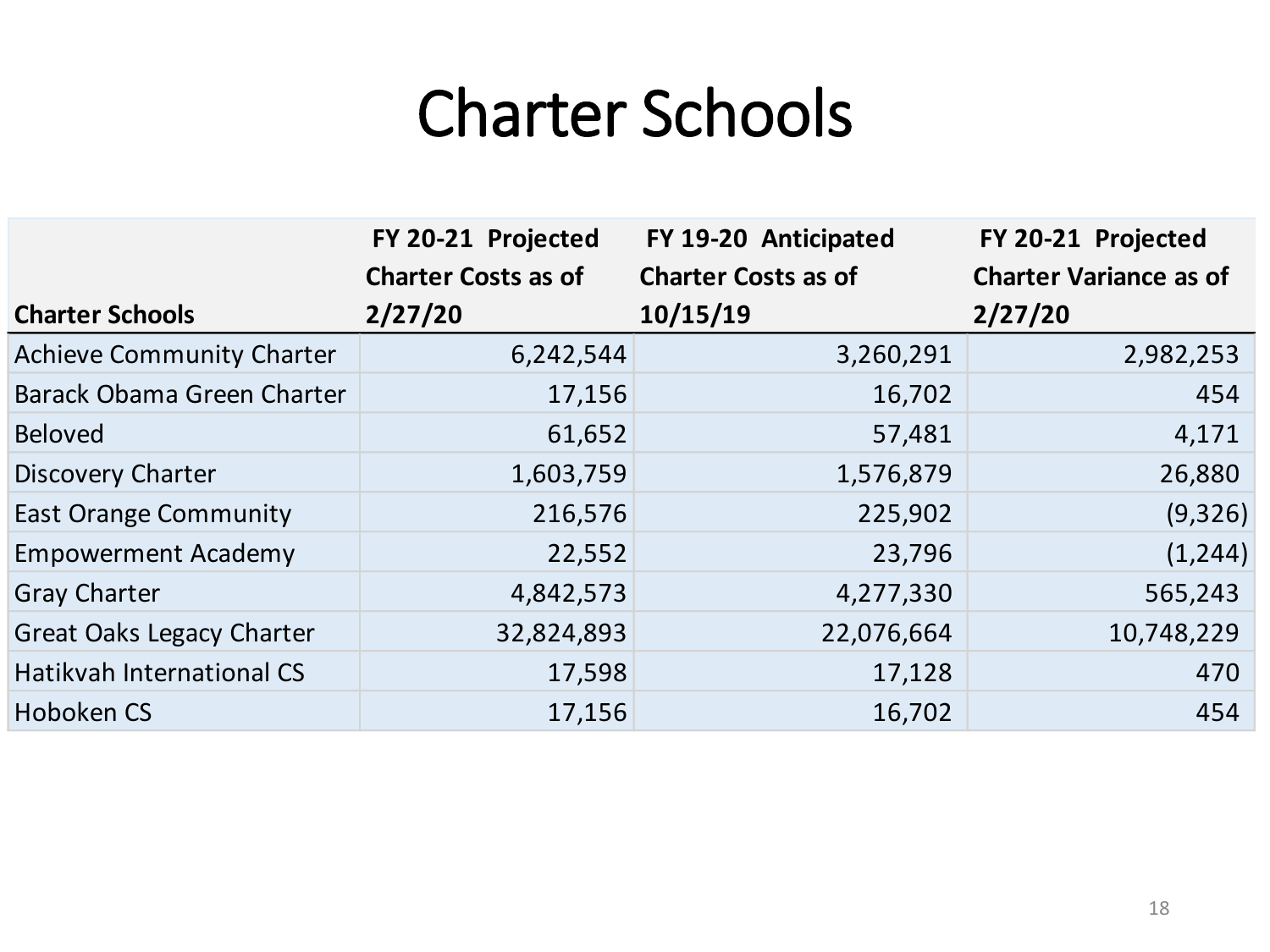# Charter Schools

|                                | FY 20-21 Projected         | FY 19-20 Anticipated       | FY 20-21 Projected            |
|--------------------------------|----------------------------|----------------------------|-------------------------------|
|                                | <b>Charter Costs as of</b> | <b>Charter Costs as of</b> | <b>Charter Variance as of</b> |
| <b>Charter Schools</b>         | 2/27/20                    | 10/15/19                   | 2/27/20                       |
| <b>Hudson Arts and Science</b> | 371,399                    | 179,761                    | 191,638                       |
| Jersey City Global Charter     | 29,084                     | 28,316                     | 768                           |
| Lead Charter                   | 5,476,152                  | 4,484,844                  | 991,308                       |
| Link Community                 | 1,925,254                  | 1,838,030                  | 87,224                        |
| <b>METS Charter School</b>     |                            | 2,539,155                  | (2,539,155)                   |
| Maria L. Varisco-Rogers        | 8,576,928                  | 8,384,696                  | 192,232                       |
| <b>Marion P. Thomas</b>        | 24,455,678                 | 22,125,667                 | 2,330,011                     |
| <b>New Horizons</b>            | 10,692,608                 | 7,309,598                  | 3,383,010                     |
| <b>Newark Educators</b>        | 3,494,861                  | 3,158,586                  | 336,275                       |
| <b>North Star</b>              | 94,353,287                 | 84,643,190                 | 9,710,097                     |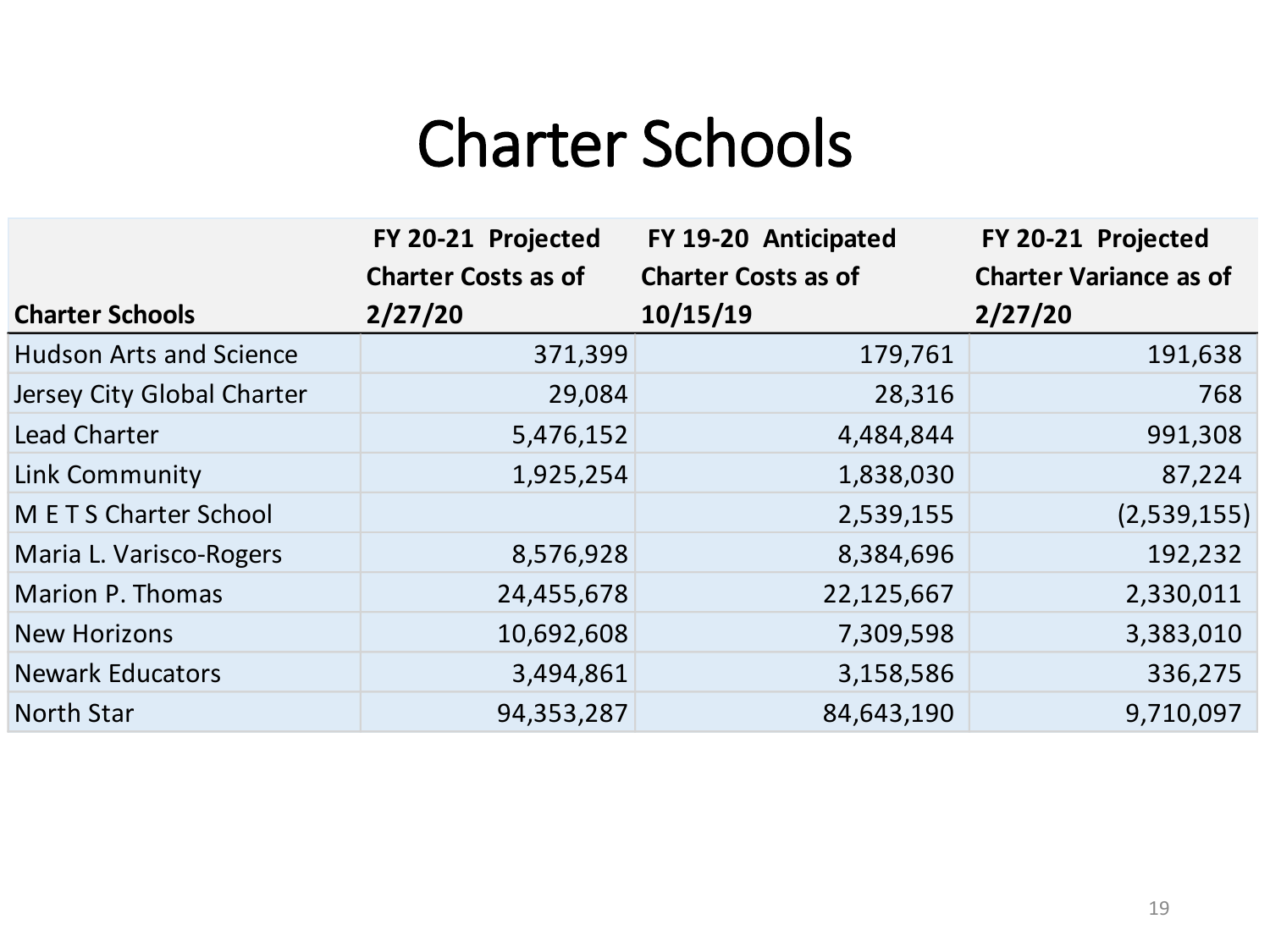# Charter Schools

|                             | FY 20-21 Projected<br><b>Charter Costs as of</b> | FY 19-20 Anticipated<br><b>Charter Costs as of</b> | FY 20-21 Projected<br><b>Charter Variance as of</b> |
|-----------------------------|--------------------------------------------------|----------------------------------------------------|-----------------------------------------------------|
| <b>Charter Schools</b>      | 2/27/20                                          | 10/15/19                                           | 2/27/20                                             |
| Paterson CS for Sci/Tech    | 14,542                                           | 14,158                                             | 384                                                 |
| People's Preparatory        | 6,907,934                                        | 6,866,710                                          | 41,224                                              |
| <b>Phillips Academy</b>     | 4,777,877                                        | 4,088,231                                          | 689,646                                             |
| Pride Academy               | $\zeta$<br>251,737                               | $\zeta$<br>226,349                                 | $\zeta$<br>25,388                                   |
| <b>Robert Treat Academy</b> | 9,404,274                                        | 8,965,637                                          | 438,637                                             |
| <b>Roseville Community</b>  | 4,481,222                                        | 3,630,867                                          | 850,355                                             |
| <b>Team Academy</b>         | 75,274,149                                       | 68,588,650                                         | 6,685,499                                           |
| The Ethical Community       | 42,837                                           | 58,554                                             | (15, 717)                                           |
| Unity                       | 37,094                                           | 37,954                                             | (860)                                               |
| <b>University Heights</b>   | $\varsigma$<br>11,078,057                        | $\zeta$<br>10,402,923                              | $\varsigma$<br>675,134                              |
| <b>Total Cost</b>           | \$<br>307,511,433                                | 269,120,751<br>\$                                  | \$<br>38,390,682                                    |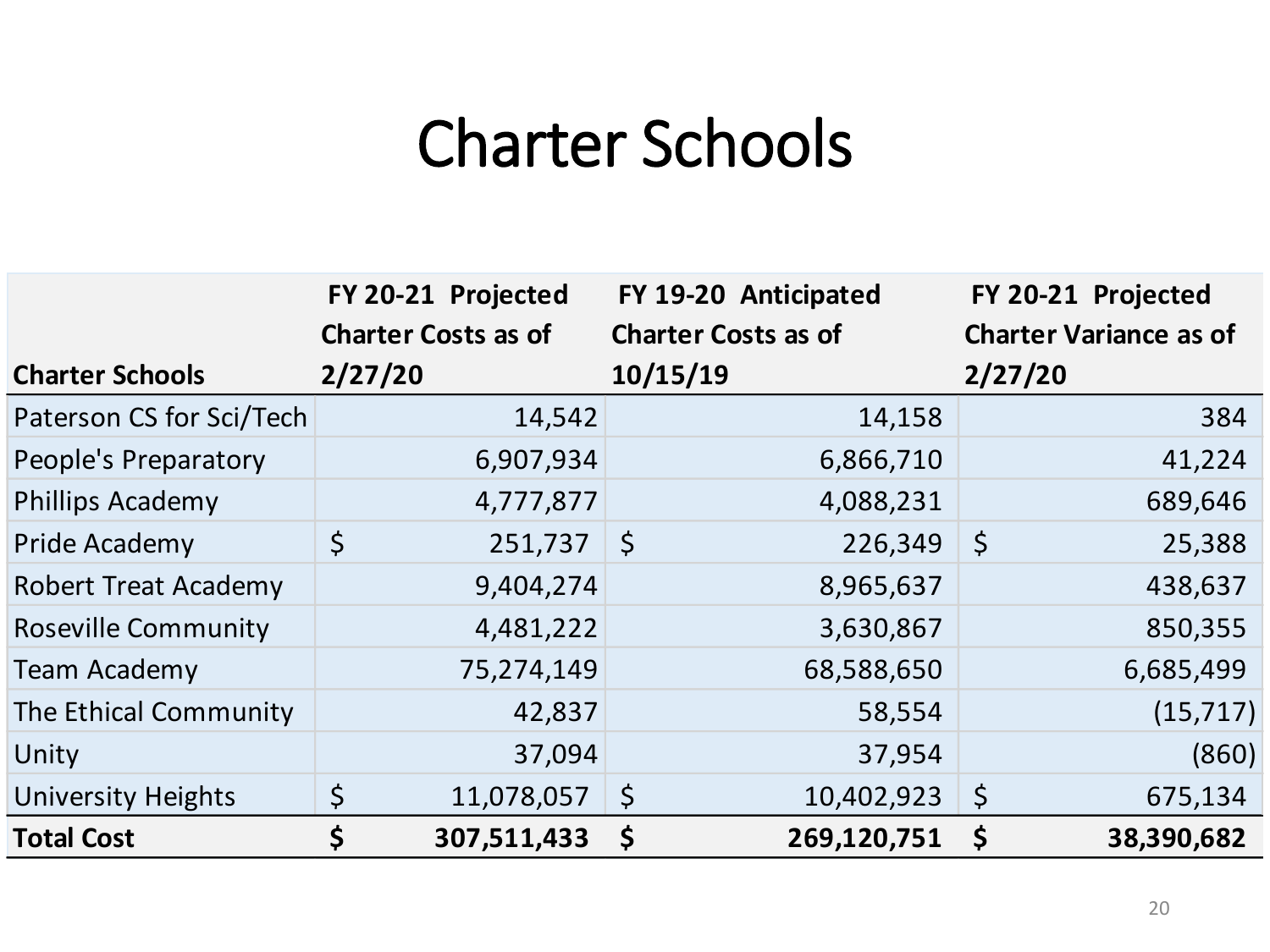# **Looking Ahead**

## FY20-21 Risks:

- Five Legal Matters
	- o Mastriani Decision
	- o Affordable Care Act
	- o OCR: Special Education
	- o DOJ: Bilingual Education
	- o Civil Service Commission
- Needs Assessments
	- o Complete Works in Progress
	- o Analyze Findings
	- o Implement Recommendations
- Charter Schools \$18M
	- o District is required to pay if Charters achieve their projected enrollment

## FY21-22 Risks:

- Fund Balance Appropriated in FY20-21 (\$21.0M)
	- $\circ$  District must have available at the end of FY19-20
	- $\circ$  If the \$21.0M is not available, the district will be required to make significant budget reductions
	- o Opening new schools in FY21-22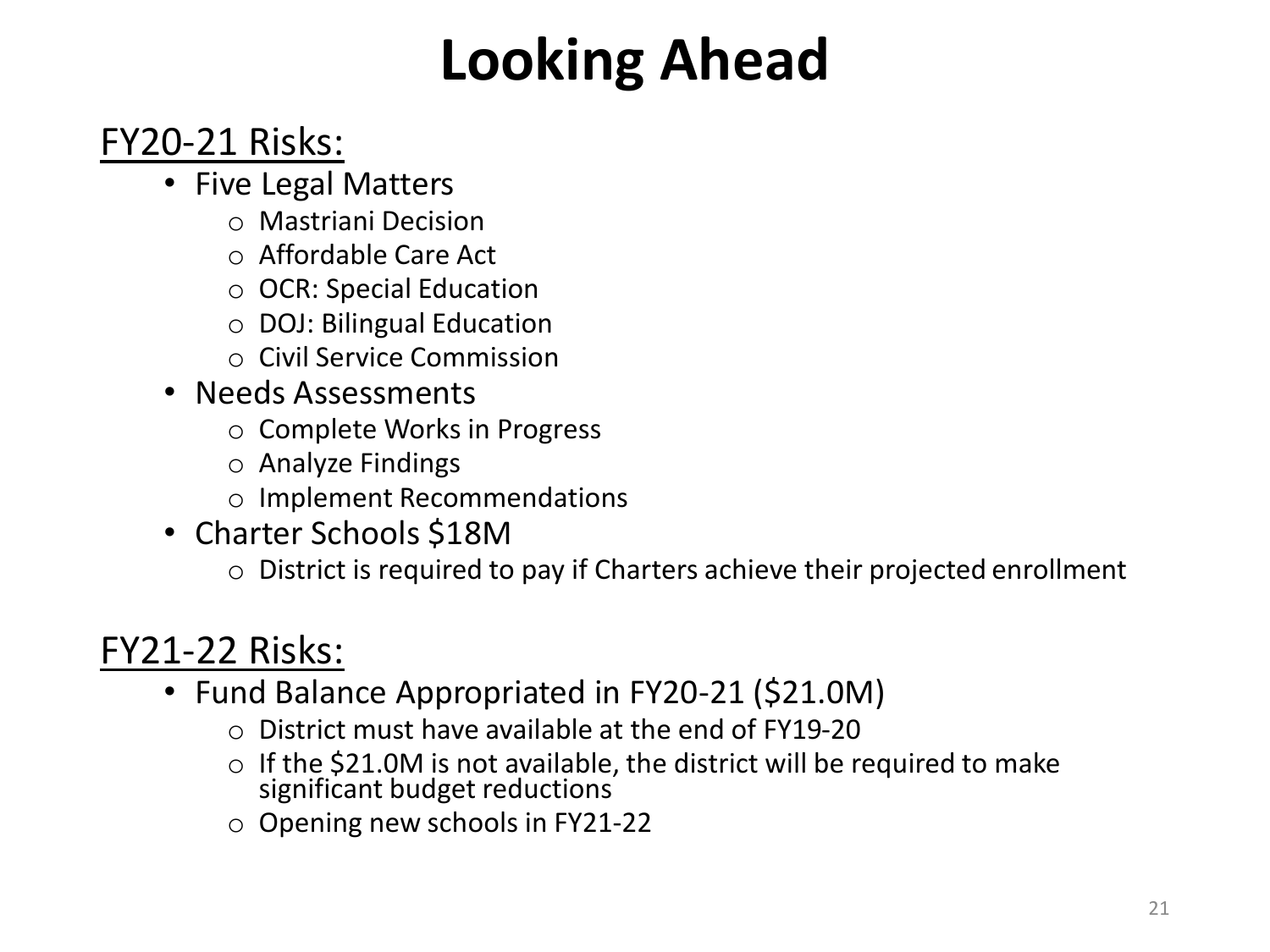## CDS Updates for SY 2020-21

- Sir Isaac Newton Elementary School: Opens with Prekindergarten, Kindergarten, and First Grade; Will expand one grade per year thereafter
- Newark School of Global Studies: Opens with grade nine; Will expand one grade per year thereafter
- East Ward Elementary School: Will expand to Grade 3
- Expanding to Grade 6: Clemente, Franklin, Salome Ureña
- Expanding to Grade 7: Harriet Tubman School
- Newark Vocational: Will expand to Grade 10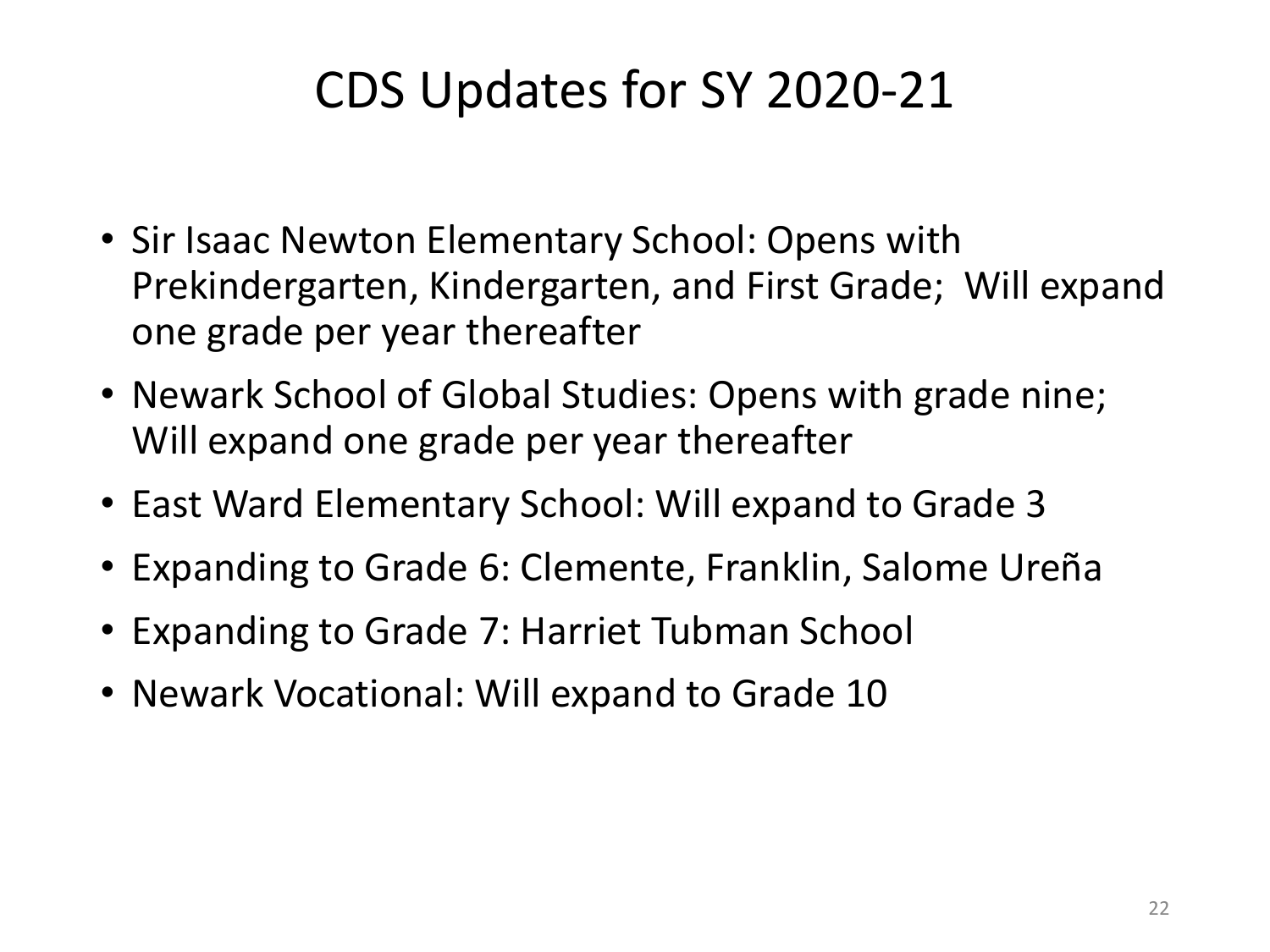New Departments

- Gifted & Talented
- Alternative Education
- Adult Education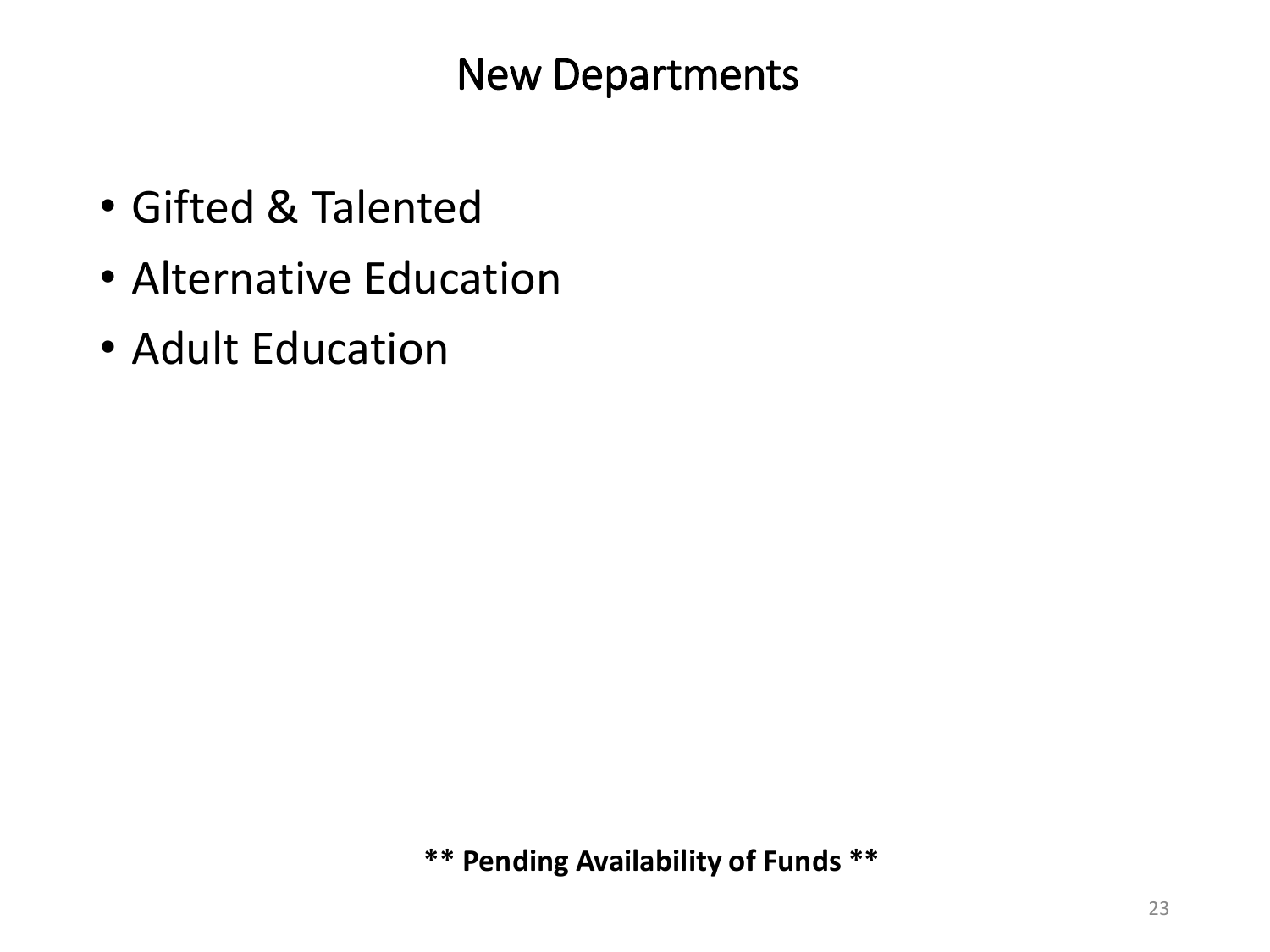# **Newark School Board Election** May 12, 2020 **Polls Open (6 am - 8 pm)**





Vote YES on the Ballot Budget Question!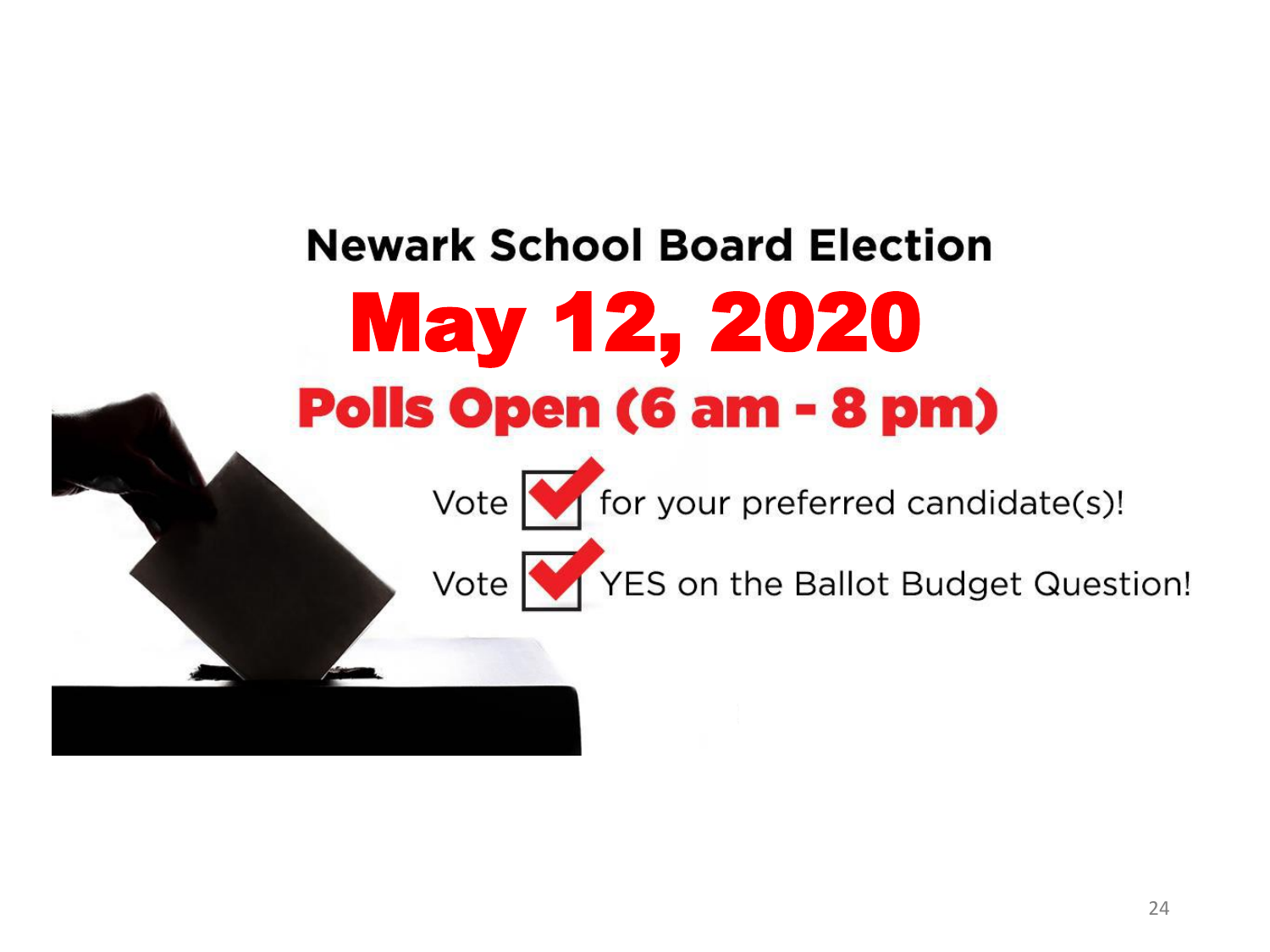## **CONCLUSION**

In review, highlights of the FY20-21 Budget include:

- **1. Increased Funding –** The district received additional aid of \$53.3M (6.6% increase over 2019-20).
- **2. Academic Investments -** We are investing \$19.6 million more directly to schools than 19-20, which will help us better support our students who need it most. Funding will support additional teachers, bilingual programming, special education, curriculum adoptions, academic interventions, and restoration of underutilized and off-line district schools.
- **3. Technology and Facility Upgrades -** We are also investing in critical technology and facilities needs. We have allocated funding for technology improvements that will aid student learning, as well as repairs & maintenance of facilities, and maintained a capital reserve budget.
- **4. Managing Financial Risks –** Given the uncertainty still present for this budget and in the future, we continue to identify efficiencies and cost savings opportunities to put NPS in a more stable financial position.